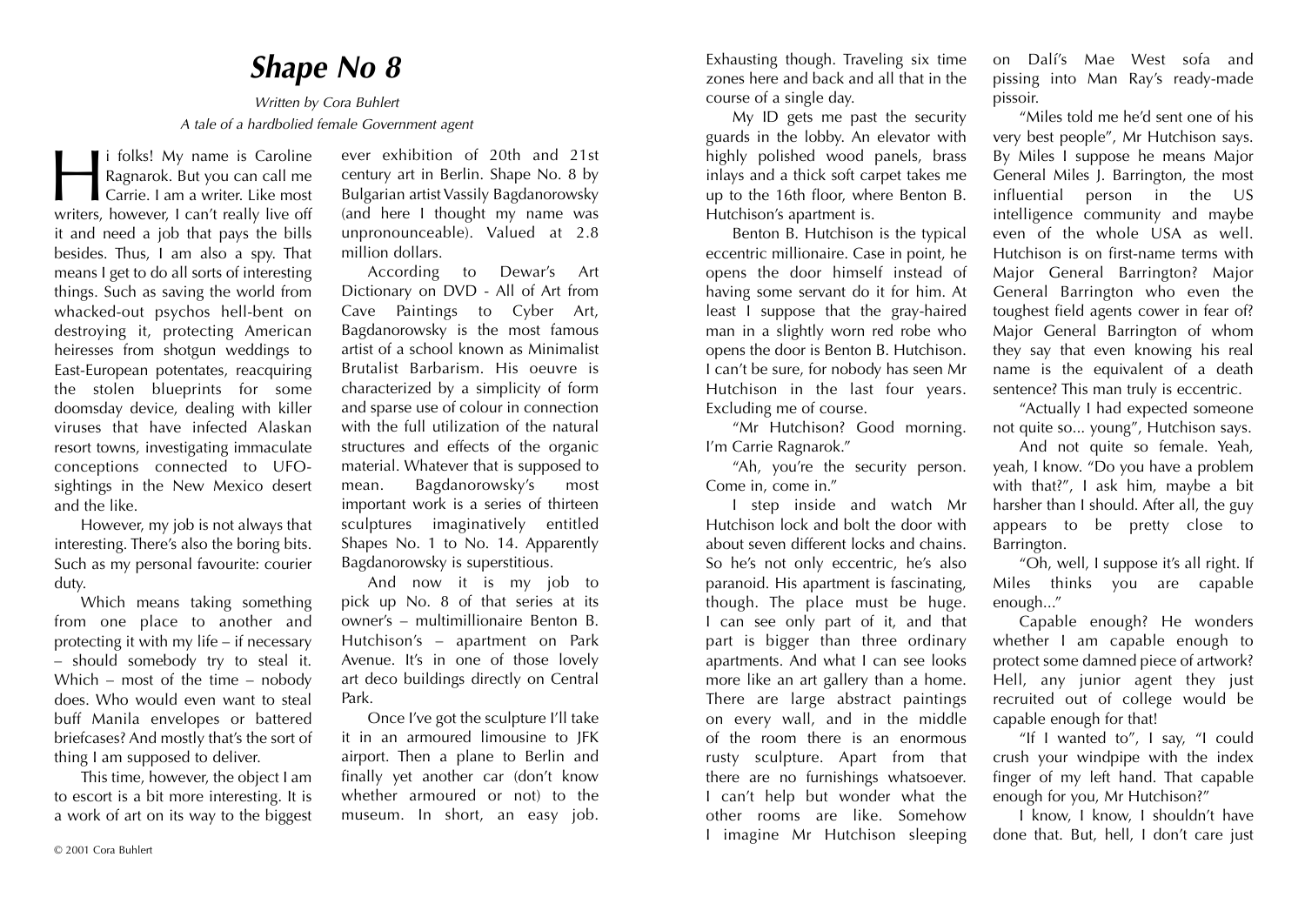how close this guy is with Barrington. They could play golf, damn it, they could even go to the sauna together every weekend, and I wouldn't care. Contrary to most, I'm not afraid of Barrington. Because Barrington happens to like me. Or rather, he likes the books that I write.

Anyway, looks like that little bit of intimidation worked, for Hutchison gets very friendly all of a sudden. "Oh, I'm sure that you are very capable, Miss Ragnarok. After all, Miles says so. And I did not mean to doubt your abilities, not at all. It's just that my collection means everything to me. The objects are dearer to me than my own children. That is, if I had children. What do you think, Miss Ragnarok, isn't my collection just amazing? This here, for example, is a genuine..."

Ugh, I guess I'd better interrupt him before I get the grand tour of Mr Hutchison's private museum of modern art and miss my plane.

"Your collection is very impressive and I'd really love to see more of it, but you see, I'm on a tight schedule here. My flight leaves in one and a half hours and I'd really like to take the piece now."

"Oh, I see", Hutchison says, slightly disappointed. Funny, I thought he'd be glad to get rid of me. But I suppose if you've seen nobody for four years (except Major General Barrington of course), you're glad of any company.

Just then I realize that I have absolutely no idea what a sculpture by Vassily Bagdanorowsky is supposed to look like. Dewar's Art Dictionary on

DVD had no pictures of Bagdanorowsky's work. Multimedia isn't all it's cracked up to be.

For all I know, Shape No. 8 could be that enormous rusty monstrosity in the middle of the room. Which would be a real load of shit! For there's no way I can get that thing in the car. Hell, there's no way to get it on the plane for that matter.

You'd think that they'd have told me beforehand. But then, what do you expect of an agency that tells you you're dealing with five terrorists and then you find yourself slugging it out with fifty?

As it is, Mr Hutchison vanishes for a minute and then returns with a case about the size of a large packet of washing powder. No problem getting that in the car or on the plane for that matter. Looks like intelligence was correct for once.

"She is already packed up for the journey", Hutchison says, "but I believe you will want to see her first. She is truly lovely."

"Oh no", I begin, "that's really not necessary, Mr Hutchison." My only concern right now is that I catch my plane. I couldn't care less about what the sculpture looks like. If I want to see it, I can visit the exhibition. But it's too late. Hutchison has already opened the case and removed a thick layer of Styrofoam. Next, he takes a small object out of the case, very gently, and holds it up for me to see.

"Here she is", he exclaims triumphantly, "Isn't she beautiful?"

I must say, the thing in the case is

anything but beautiful. It is a small piece of pottery, dark brown streaked with red. The surface is rough, unglazed, which gives it a certain primitive look, but primitive in an artistic kind of way. As for the form of the thing, it somewhat resembles a flower vase, though I believe it has little practical value. Not that it is supposed to. This is art. At least that's the theory.

The object consists of an upright tube, about 20 centimeters tall, with a snout and a loop which serves as a handle. Or at least is supposed to serve as a handle, for I doubt that anybody could get their fingers through that. As I said, no practical value.

What's more, the whole thing is tilted forward and looks as if it's about to fall over. In a book on 20th century design (see, I'm not an art-illiterate at all) I once read that a forward-tilt form such as this is supposed to make objects look dynamic, speeding into the future, pushing away the past. But that book was talking about a 1950s water pitcher of bright pink plastic. This is nothing but a pretentious lump of clay and all the forward-tilts in the world will not make it look dynamic. And anyway, why would anybody even want a flower vase or water pitcher that looks like it's about to run out on you any minute? That book on 20th century design had no answer to that.

Nevertheless, even bright pink plastic water pitchers on the verge of take-off are closer to being objects of art - at least in my opinion - than this thing. Oh, it sure tries hard to be arty, but somehow it doesn't succeed. It looks as if some overly ambitious amateur potter had attempted to imitate art pottery. And that's as good a description as any.

Unfortunately, Mr Hutchison does not quite share my opinion on Shape No. 8. "Isn't she just amazing? Have you ever seen anything so lovely? What do you think, Miss Ragnarok?"

I suppose I could tell him the truth. Except that the truth would hurt his feelings. And I don't really want that. This guy is a friend of Barrington's after all, so maybe I ought to humour him. I could also tell him, "Sorry, I don't know anything about art." But that would make me seem like an idiot and I don't want that either. Not all of us spies are semi-illiterate doorkickers or Martinislurping playboys. Thus, I believe some creative lying is in order now.

"A very... interesting object, Mr Hutchison", I say, "Though I'd prefer if you could return it to its case.

What is more, I must admit, Minimalist Brutalist Barbarism is not one of my favourite schools of modern art. I prefer the kind of art that has a more sensual appeal and generates an emotional as opposed to an intellectual response in the audience. For I believe that appealing to a person's emotions is still the best way of stimulating that person's intellect."

Whatever it was that I just said and I don't pretend to understand it - it must have been the right thing. Mr Hutchison frowns for an instant, then his mouth twists into a broad smile.

"Oh, if you feel that way", he begins, "I have some objects here that